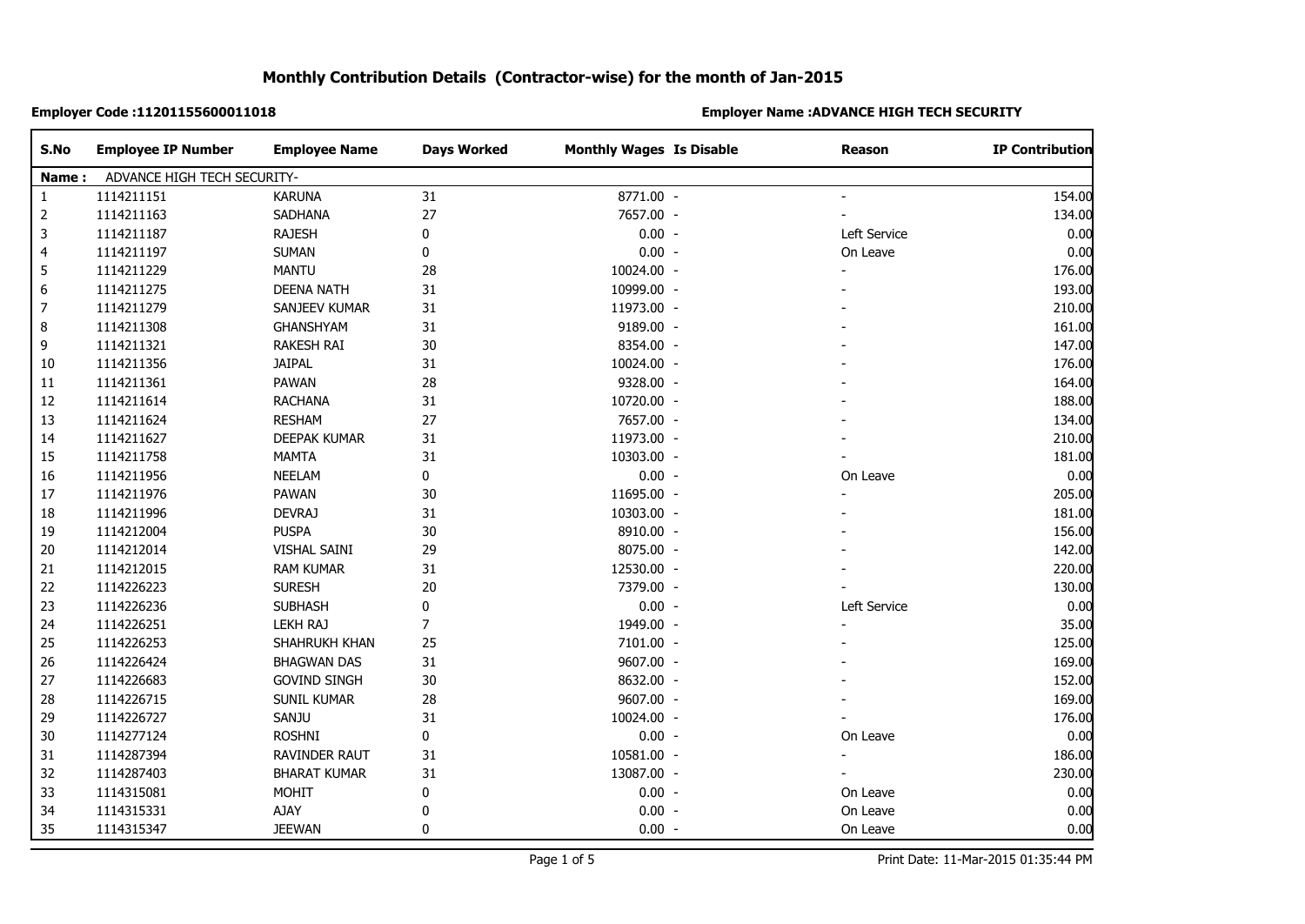| S.No   | <b>Employee IP Number</b> | <b>Employee Name</b>  | <b>Days Worked</b> | <b>Monthly Wages Is Disable</b> | Reason       | <b>IP Contribution</b> |
|--------|---------------------------|-----------------------|--------------------|---------------------------------|--------------|------------------------|
| 36     | 1114331121                | PRITHVI RAJ           | 0                  | $0.00 -$                        | Left Service | 0.00                   |
| 37     | 1114331123                | SANTOSH KUMAR         | 0                  | $0.00 -$                        | On Leave     | 0.00                   |
| 38     | 1114344884                | <b>NIMEY</b>          | $\pmb{0}$          | $0.00 -$                        | On Leave     | 0.00                   |
| 39     | 1114344894                | MANI RAJ              | $\pmb{0}$          | $0.00 -$                        | Left Service | 0.00                   |
| 40     | 1114348147                | SANDEEP SINGH         | 31                 | 12252.00 -                      |              | 215.00                 |
| 41     | 1114348211                | <b>PUSHPENDER</b>     | 0                  | $0.00 -$                        | Left Service | 0.00                   |
| 42     | 1114348227                | GOPAL                 | 0                  | $0.00 -$                        | On Leave     | 0.00                   |
| 43     | 1114348241                | NAVEEN KUMAR          | 31                 | 10581.00 -                      |              | 186.00                 |
| 44     | 1114348244                | VICKY KUMAR PANIKA    | 4                  | 1114.00 -                       |              | 20.00                  |
| 45     | 1114348248                | <b>GOURAV</b>         | 31                 | 11695.00 -                      |              | 205.00                 |
| 46     | 1114348250                | ANKIT                 | 24                 | 6822.00 -                       |              | 120.00                 |
| 47     | 1114348252                | <b>JAI BHAGWAN</b>    | 31                 | 9189.00 -                       |              | 161.00                 |
| 48     | 1114348253                | <b>KARAMBIR</b>       | $\pmb{0}$          | $0.00 -$                        | On Leave     | 0.00                   |
| 49     | 1114348256                | <b>RAJU KUMAR</b>     | 31                 | 10303.00 -                      |              | 181.00                 |
| 50     | 1114348264                | NITIN KUMAR           | 31                 | 9050.00 -                       |              | 159.00                 |
| 51     | 1114348268                | SALEHA BEGAM          | 0                  | $0.00 -$                        | Left Service | 0.00                   |
| 52     | 1114365460                | RAVI                  | 0                  | $0.00 -$                        | On Leave     | 0.00                   |
| 53     | 1114365461                | <b>KAPIL</b>          | 0                  | $0.00 -$                        | On Leave     | 0.00                   |
| 54     | 1114365462                | MALINGA               | $\mathbf 0$        | $0.00 -$                        | On Leave     | 0.00                   |
| 55     | 1114365473                | SONU                  | 0                  | $0.00 -$                        | On Leave     | 0.00                   |
| 56     | 1114365481                | SANJAY KUMAR          | 31                 | 11695.00 -                      |              | 205.00                 |
| 57     | 1114382599                | AJAY KUMAR            | 5                  | 1392.00 -                       |              | 25.00                  |
| 58     | 1114382601                | <b>KAVITA</b>         | 22                 | 6961.00 -                       |              | 122.00                 |
| 59     | 1114382605                | <b>MILAN</b>          | $10\,$             | 3063.00 -                       |              | 54.00                  |
| 60     | 1114382611                | NARENDRA SINGH        | 27                 | 8632.00 -                       |              | 152.00                 |
| 61     | 1114382618                | <b>SUNIL</b>          | 0                  | $0.00 -$                        | On Leave     | 0.00                   |
| 62     | 1114382624                | <b>SIKANDER</b>       | $\mathbf 0$        | $0.00 -$                        | On Leave     | 0.00                   |
| 63     | 1114382626                | SUKHBIR SINGH         | $\mathbf 0$        | $0.00 -$                        | Left Service | 0.00                   |
| 64     | 1114400415                | <b>DHEERAJ</b>        | 0                  | $0.00 -$                        | On Leave     | 0.00                   |
| 65     | 1114400419                | PARDEEP               | 30                 | 9050.00 -                       |              | 159.00                 |
| 66     | 1114400421                | <b>RAKESH THAKUR</b>  | 0                  | $0.00 -$                        | Left Service | 0.00                   |
| 67     | 1114400425                | <b>ROHIT</b>          | $30\,$             | 10303.00 -                      |              | 181.00                 |
| 68     | 1114424025                | <b>ARUN KUMAR</b>     | $20\,$             | 5847.00 -                       |              | 103.00                 |
| 69     | 1114424030                | <b>RAJESH</b>         | 31                 | 11834.00 -                      |              | 208.00                 |
| 70     | 1114424032                | <b>DEEPAK</b>         | 30                 | 8354.00 -                       |              | 147.00                 |
| $71\,$ | 1114424033                | DHARMENDER KUMAR S 30 |                    | 8354.00 -                       |              | 147.00                 |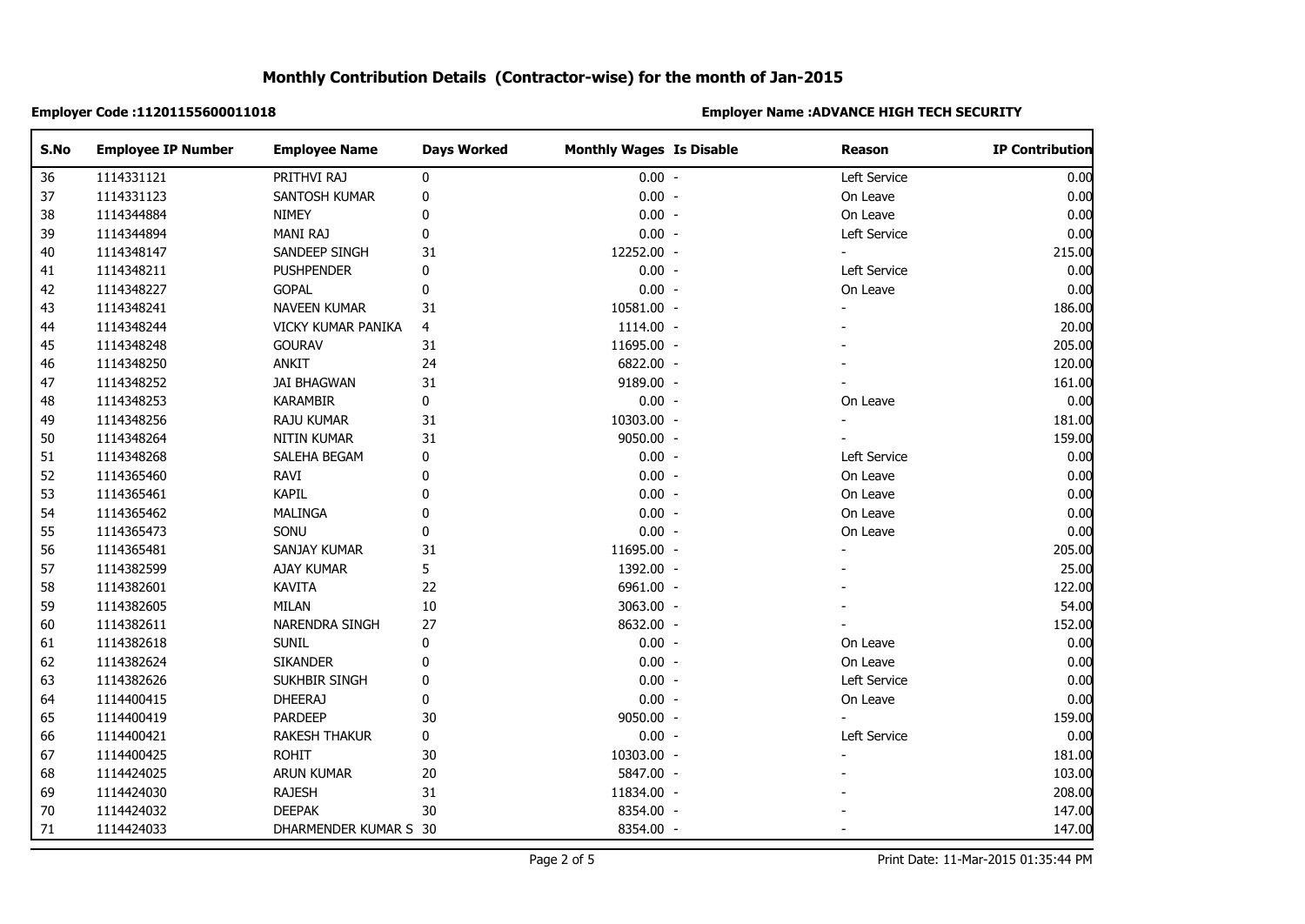| S.No | <b>Employee IP Number</b> | <b>Employee Name</b>  | <b>Days Worked</b> | <b>Monthly Wages Is Disable</b> | Reason   | <b>IP Contribution</b> |
|------|---------------------------|-----------------------|--------------------|---------------------------------|----------|------------------------|
| 72   | 1114424036                | SAIYAD GULAM ANWAR    | 28                 | 7797.00 -                       |          | 137.00                 |
| 73   | 1114424040                | <b>MAHESH</b>         | $\pmb{0}$          | $0.00 -$                        | On Leave | 0.00                   |
| 74   | 1114444384                | <b>BRIJENDER</b>      | 30                 | 8278.00 -                       |          | 145.00                 |
| 75   | 1114444385                | <b>NAYAB SINGH</b>    | 31                 | 10303.00 -                      |          | 181.00                 |
| 76   | 1114444388                | RAJMANGAL             | 31                 | 8632.00 -                       |          | 152.00                 |
| $77$ | 1114444389                | <b>VINOD KUMAR</b>    | 31                 | 12391.00 -                      |          | 217.00                 |
| 78   | 1114444391                | SHARVAN               | 0                  | $0.00 -$                        | On Leave | 0.00                   |
| 79   | 1114444393                | <b>MD SAJJAD</b>      | 31                 | 11277.00 -                      |          | 198.00                 |
| 80   | 1114444405                | <b>SUNIL</b>          | 28                 | 9050.00 -                       |          | 159.00                 |
| 81   | 1114461306                | NITAI MALO            | 0                  | $0.00 -$                        | On Leave | 0.00                   |
| 82   | 1114461307                | PRADEEP KUMAR YADAV 0 |                    | $0.00 -$                        | On Leave | 0.00                   |
| 83   | 1114461308                | AMIT RAGHAV           | 0                  | $0.00 -$                        | On Leave | 0.00                   |
| 84   | 1114461310                | JITENDRA KUMAR        | 0                  | $0.00 -$                        | On Leave | 0.00                   |
| 85   | 1114461314                | RAMJATAN              | 0                  | $0.00 -$                        | On Leave | 0.00                   |
| 86   | 1114461324                | PREM SHANKAR SINGH    | 0                  | $0.00 -$                        | On Leave | 0.00                   |
| 87   | 1114461327                | DUKHARAN BARI         | 31                 | 8554.00 -                       |          | 150.00                 |
| 88   | 1114461334                | RAGHAVENDRA SINGH     | 0                  | $0.00 -$                        | On Leave | 0.00                   |
| 89   | 1114461341                | DEVESH KUMAR          | 0                  | $0.00 -$                        | On Leave | 0.00                   |
| 90   | 1114461342                | PAWAN KUMAR           | 28                 | 8910.00 -                       |          | 156.00                 |
| 91   | 1114461345                | SANJAY KUMAR          | 31                 | 10163.00 -                      |          | 178.00                 |
| 92   | 1114461347                | <b>SUDHIR</b>         | 0                  | $0.00 -$                        | On Leave | 0.00                   |
| 93   | 1114461352                | SHER KUMAR            | $\mathbf 0$        | $0.00 -$                        | On Leave | 0.00                   |
| 94   | 1114461355                | <b>DHARMENDER</b>     | $\pmb{0}$          | $0.00 -$                        | On Leave | 0.00                   |
| 95   | 1114461361                | DEEPALI               | 27                 | 8075.00 -                       |          | 142.00                 |
| 96   | 1114461363                | <b>BADDI KUMAR</b>    | 0                  | $0.00 -$                        | On Leave | 0.00                   |
| 97   | 1114461367                | <b>BHARAT</b>         | $\mathbf 0$        | $0.00 -$                        | On Leave | 0.00                   |
| 98   | 1114461373                | IMRAN KHAN            | 0                  | $0.00 -$                        | On Leave | 0.00                   |
| 99   | 1114461374                | KAILASH SINGH         | $\pmb{0}$          | $0.00 -$                        | On Leave | 0.00                   |
| 100  | 1114482824                | <b>CHAIN SINGH</b>    | 31                 | 12000.00 -                      |          | 210.00                 |
| 101  | 1114482854                | MUKESH KUMAR          | 30                 | 8354.00 -                       |          | 147.00                 |
| 102  | 1114482857                | DAULAT KUMAR          | 0                  | $0.00 -$                        | On Leave | 0.00                   |
| 103  | 1114482860                | <b>SUMAN</b>          | 0                  | $0.00 -$                        | On Leave | 0.00                   |
| 104  | 1114482862                | <b>GOPAL KUMAR</b>    | 0                  | $0.00 -$                        | On Leave | 0.00                   |
| 105  | 1114497393                | SUDHA DEVI            | 30                 | 8354.00 -                       |          | 147.00                 |
| 106  | 1114497403                | AJIMA KHATOON         | 27                 | 7657.00 -                       |          | 134.00                 |
| 107  | 1114497409                | MUKUL TIWARI          | 8                  | 2228.00 -                       |          | 39.00                  |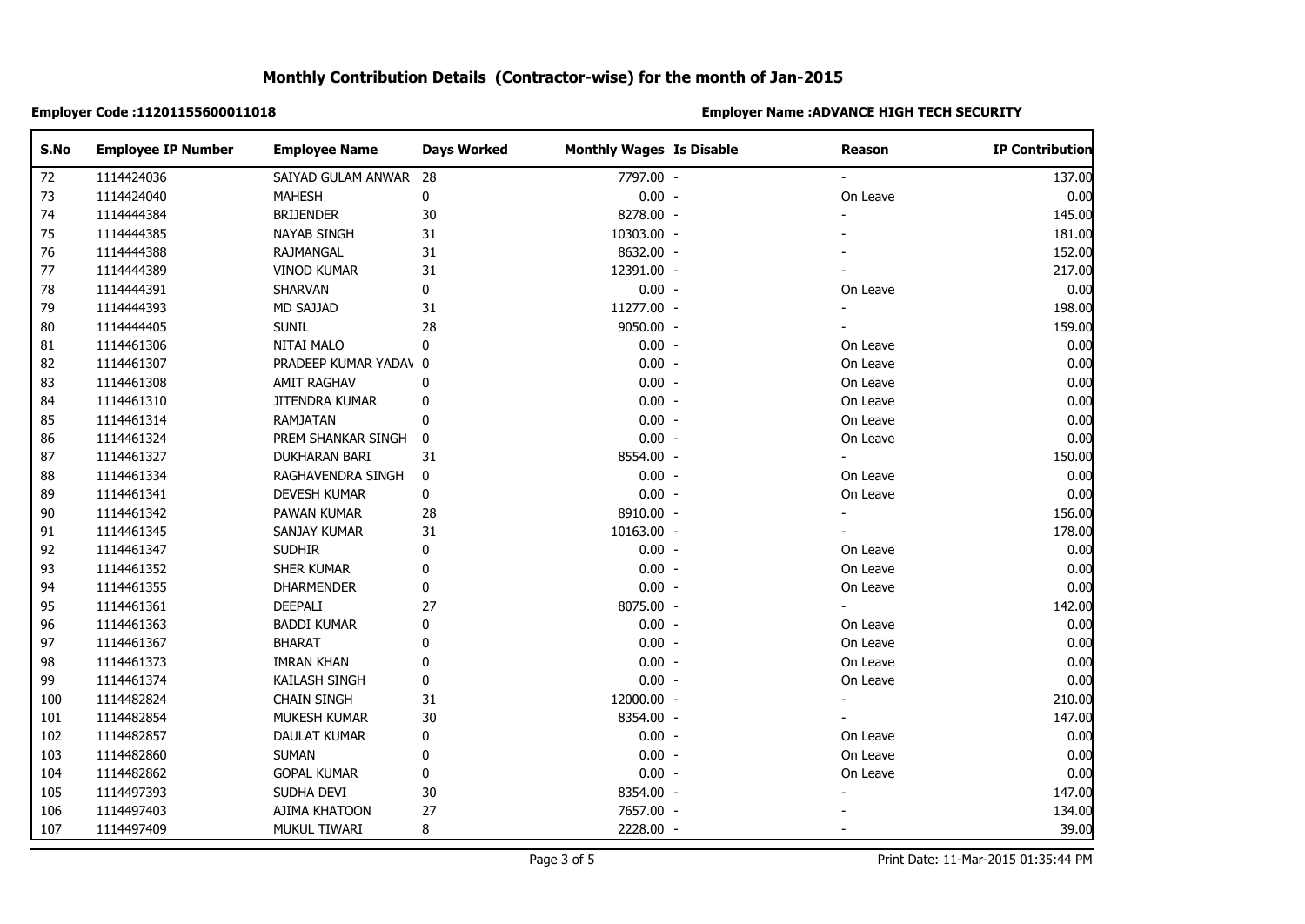| S.No                        | <b>Employee IP Number</b> | <b>Employee Name</b>   | <b>Days Worked</b> | <b>Monthly Wages Is Disable</b> | <b>Reason</b>                 | <b>IP Contribution</b> |
|-----------------------------|---------------------------|------------------------|--------------------|---------------------------------|-------------------------------|------------------------|
| 108                         | 1114497425                | <b>HIMANSHU MANRAL</b> | 28                 | 7797.00 -                       |                               | 137.00                 |
| 109                         | 1114498731                | <b>MONU</b>            | 0                  | $0.00 -$                        | On Leave                      | 0.00                   |
| 110                         | 1114498734                | <b>VIJAY PAL</b>       | 0                  | $0.00 -$                        | On Leave                      | 0.00                   |
| 111                         | 1114498745                | <b>AJAY KUMAR</b>      | 0                  | $0.00 -$                        | Left Service                  | 0.00                   |
| 112                         | 1114498748                | RANI DEVI              | 31                 | 9189.00 -                       |                               | 161.00                 |
| 113                         | 1114498751                | <b>LAVAKUSH</b>        | $\mathbf{0}$       | $0.00 -$                        | On Leave                      | 0.00                   |
| 114                         | 1114498753                | CHANDRA PRAKASH YAL 0  |                    | $0.00 -$                        | On Leave                      | 0.00                   |
| 115                         | 1114498754                | AMIT                   | 0                  | $0.00 -$                        | On Leave                      | 0.00                   |
| 116                         | 1114498757                | <b>KAMAL KUMAR</b>     | 0                  | $0.00 -$                        | On Leave                      | 0.00                   |
| 117                         | 1114498761                | PREM BAHADUR           | 0                  | $0.00 -$                        | On Leave                      | 0.00                   |
| 118                         | 1114498764                | <b>JITENDAR KUMAR</b>  | $\pmb{0}$          | $0.00 -$                        | On Leave                      | 0.00                   |
| 119                         | 1114498856                | <b>BYAS YADAV</b>      | 27                 | 7450.00 -                       |                               | 131.00                 |
| 120                         | 1114498861                | <b>MANOJ</b>           | $\pmb{0}$          | $0.00 -$                        | On Leave                      | 0.00                   |
| 121                         | 1114498868                | <b>VIRENDAR KUMAR</b>  | $\pmb{0}$          | $0.00 -$                        | On Leave                      | 0.00                   |
| 122                         | 1114513377                | SANDEEP                | 31                 | 8910.00 -                       |                               | 156.00                 |
| 123                         | 1114513383                | TRUN KUMAR MATHUR      | 31                 | 9885.00 -                       |                               | 173.00                 |
| 124                         | 1114513387                | <b>NEHA</b>            | 30                 | 8354.00 -                       |                               | 147.00                 |
| 125                         | 1114513389                | <b>VIJENDER KUMAR</b>  | 28                 | 7797.00 -                       |                               | 137.00                 |
| 126                         | 1114513390                | <b>NISHA</b>           | 30                 | 8354.00 -                       |                               | 147.00                 |
| 127                         | 1114513392                | <b>NEERAJ KUMAR</b>    | 28                 | 8214.00 -                       |                               | 144.00                 |
| 128                         | 1114524402                | PINKI                  | 27                 | 7518.00 -                       |                               | 132.00                 |
| 129                         | 1114524410                | <b>RAGHUVIR SAH</b>    | 28                 | 8214.00 -                       |                               | 144.00                 |
| 130                         | 1114524419                | <b>LAXMAN KUMAR</b>    | 23                 | 6961.00 -                       |                               | 122.00                 |
| 131                         | 1114531145                | POONAM MISHRA          | 6                  | 1671.00 -                       |                               | 30.00                  |
| 132                         | 1114531148                | MANJU DEVI             | 9                  | 2506.00 -                       |                               | 44.00                  |
| 133                         | 1114531150                | <b>SUMIT</b>           | 4                  | 1114.00 -                       |                               | 20.00                  |
| 134                         | 2013005319                | SANTOSH                | 31                 | 17069.00 -                      |                               | 299.00                 |
| 135                         | 2013713287                | <b>SARVINDER</b>       | 31                 | 12530.00 -                      |                               | 220.00                 |
| 136                         | 2015023541                | NARAYAN MISHRA         | 18                 | 4967.00 -                       |                               | 87.00                  |
| 137                         | 2015053957                | <b>ROHTASH</b>         | 31                 | 12000.00 -                      |                               | 210.00                 |
| 138                         | 2015053961                | SATYABIR SINGH         | 31                 | 12000.00 -                      |                               | 210.00                 |
| <b>Total Monthly Wages:</b> |                           |                        |                    | 717,466.00                      | <b>Total IP Contribution:</b> | 12,597.00              |